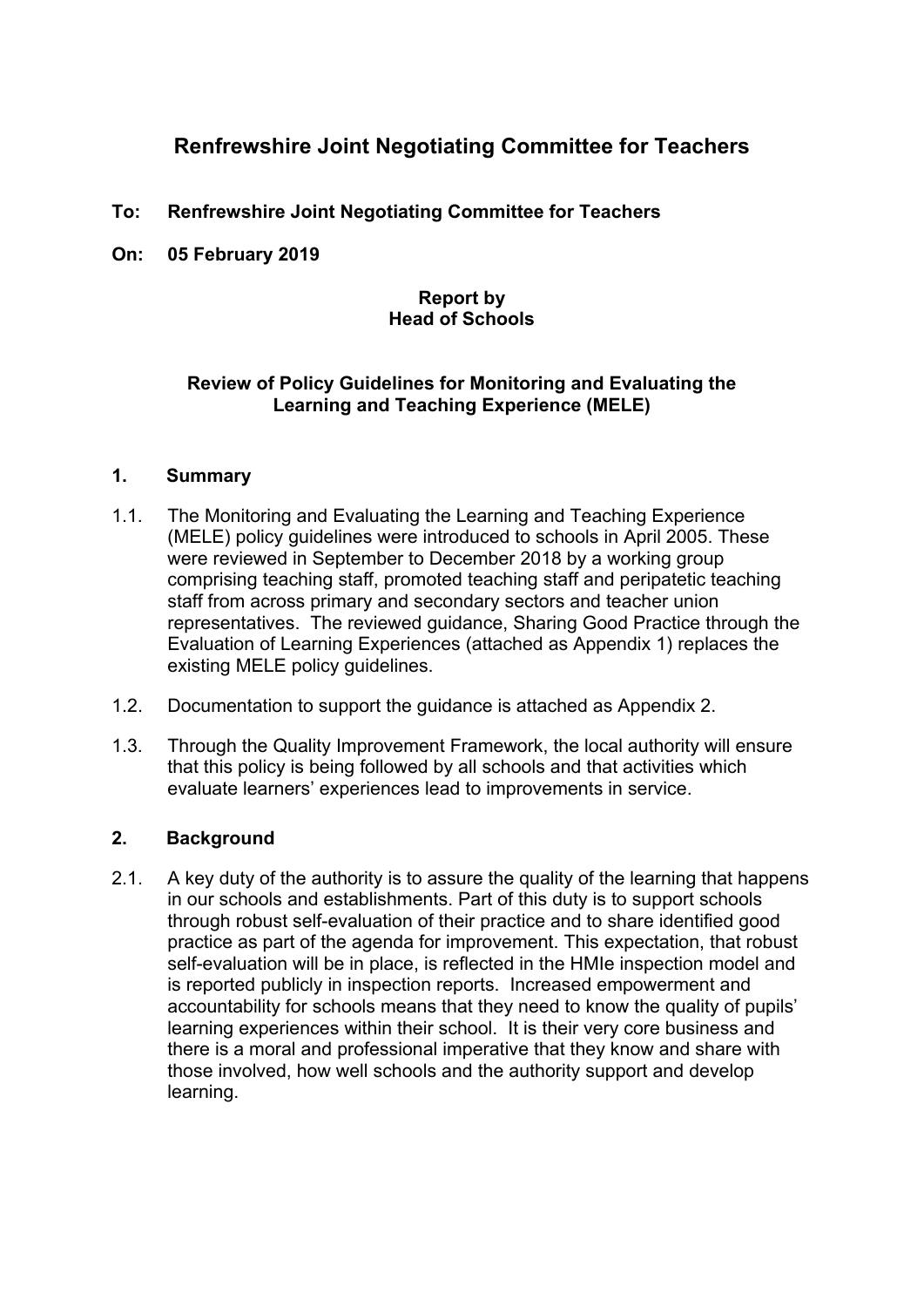2.2. This expectation, that robust self-evaluation will be in place, is reflected in the HMIe inspection model and is reported publicly in inspection reports. Increased empowerment and accountability for schools means that they need to know the quality of pupil's learning experiences within their school. The guidance clearly distinguishes between the evaluation process and any kind of direct assessment of teacher performance. It is recognised and reinforced that any such issues and concerns should be addressed by other processes. This guidance is key to how well schools and the authority support and develop learning and there is a professional imperative that identified good pedagogical practice is disseminated within each school.

## **3. Recommendation**

3.1 It is recommended that JNC approves the revised guidance and associated support materials in appendix 1 and 2 of this report.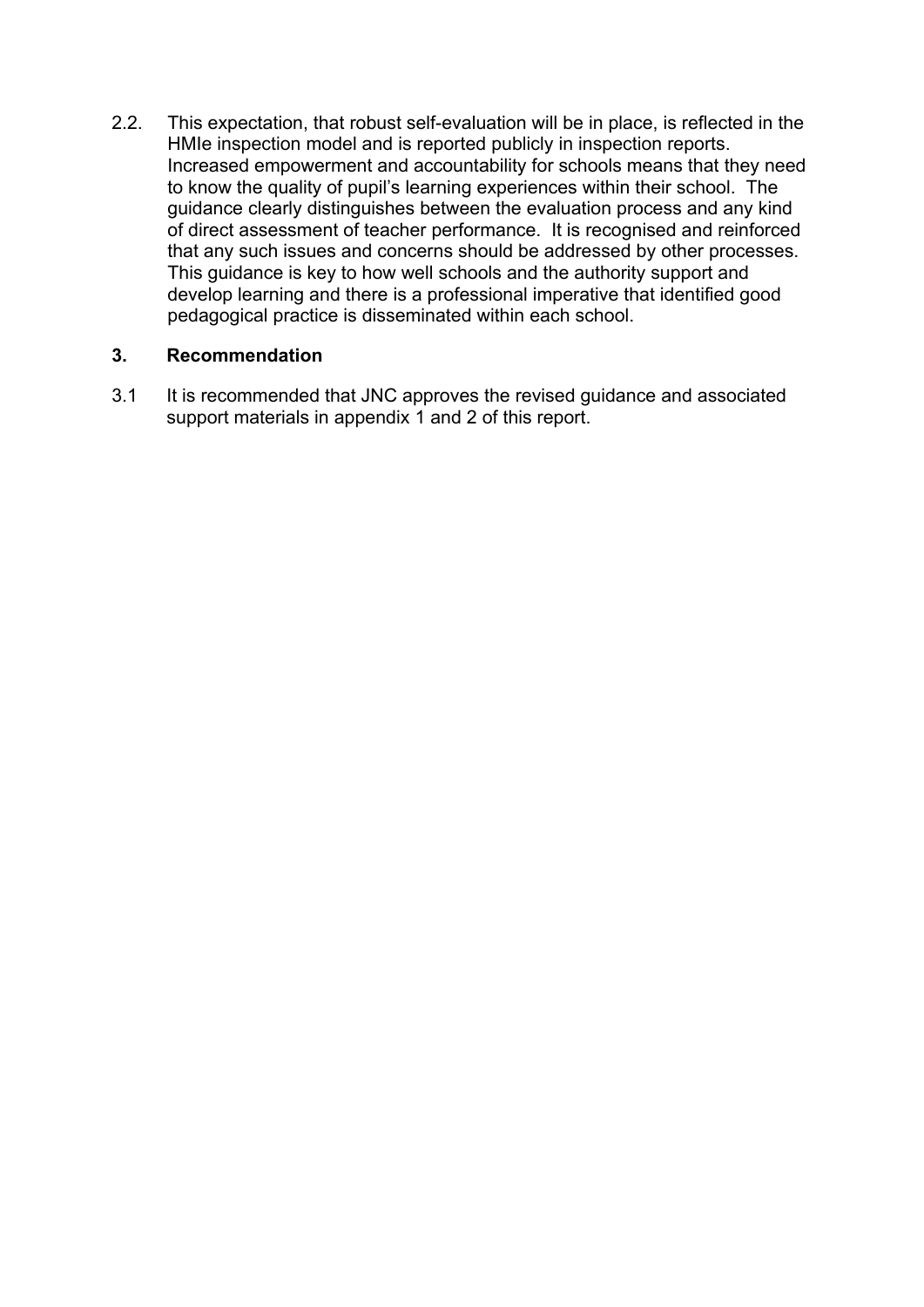**Appendix 1** 

# **Sharing Good Practice through the Evaluation of Learning Experiences**



**Policy Guidelines for Schools in Renfrewshire** 

 **December 2018**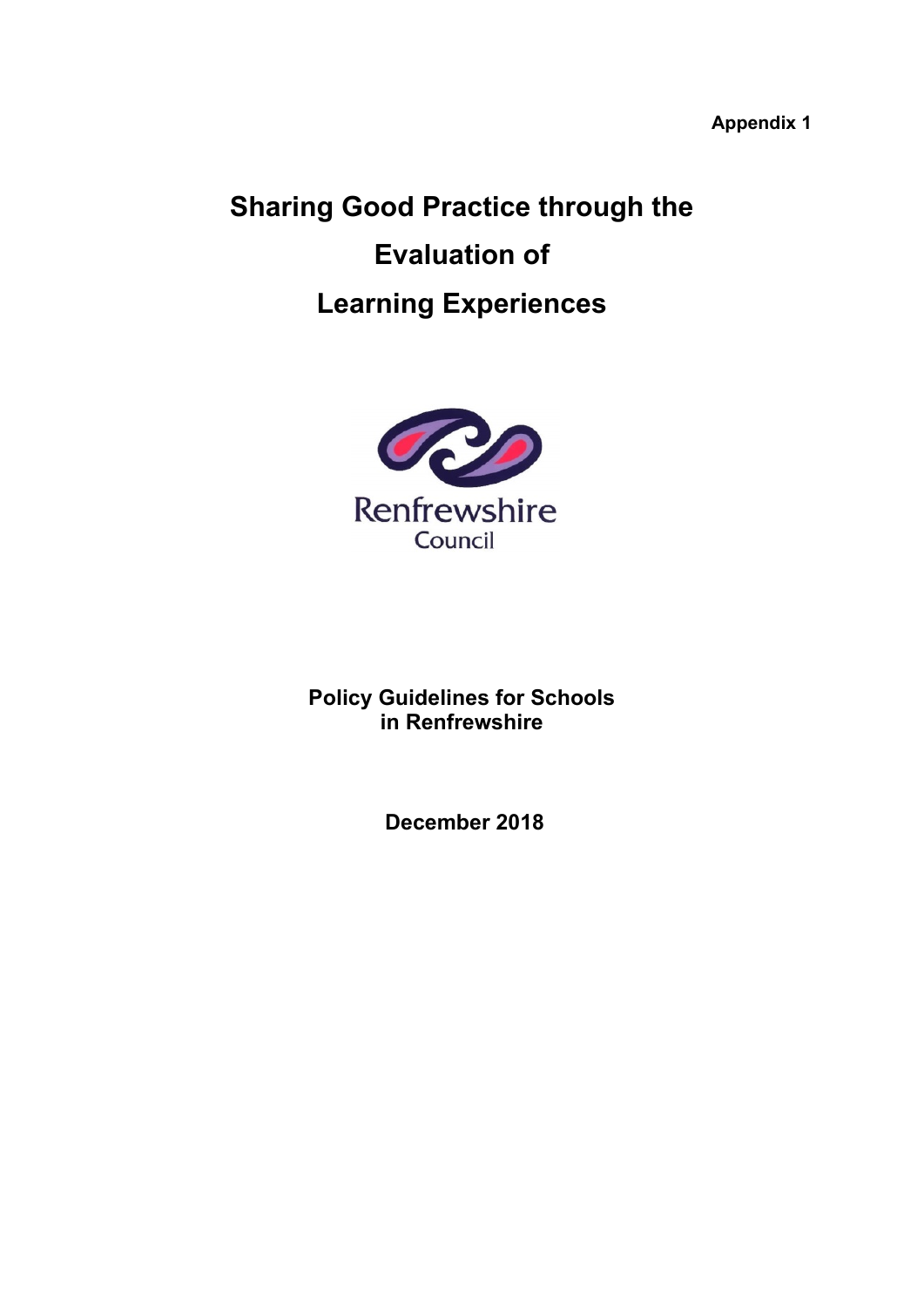# **Contents**

## **1 Introduction and rationale**

## **2 The processes**

- Evaluating learning in the classroom and beyond
- Professional dialogue & documentation

## **3 The outcomes**

**4 Reviewing the process**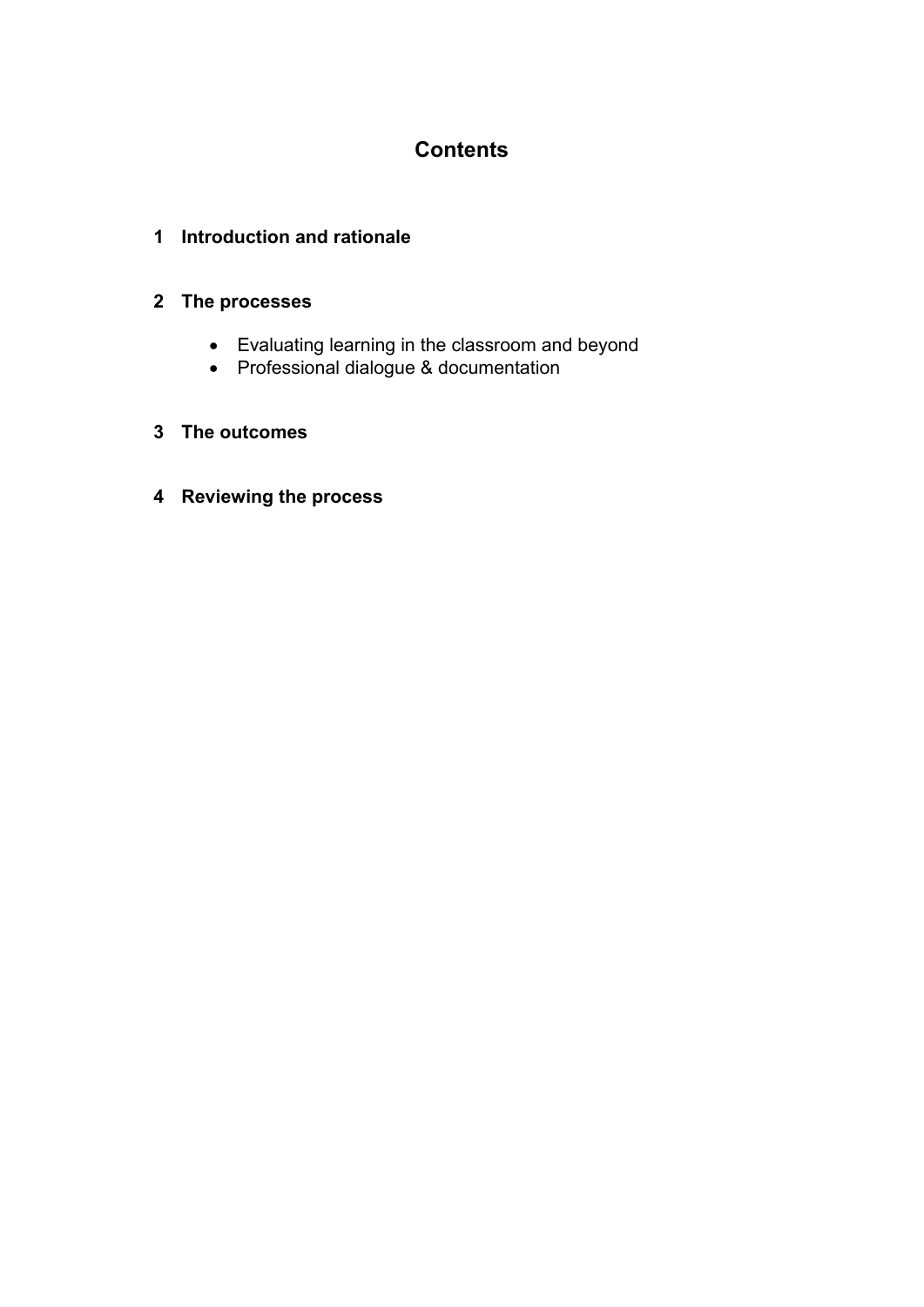# **1. Introduction and Rationale**

Increasing responsibility and empowerment devolved to schools, carries with it an increasing accountability for assuring the quality of the provision made. For this reason, there needs to be a collegiate approach to monitoring and evaluation, which involves all staff. Schools will utilise varying approaches to evaluating pupil's learning experiences, however, this policy will be useful in ensuring that a basic set of common principles underpin approaches.

This guidance describes the processes which will be used to evaluate the learning experiences of young people in our schools. Renfrewshire establishments undertake ongoing self-evaluation, which is part of the process of continuous improvement. They use a variety of means to develop, plan and deliver high quality learning and teaching. These include: self-evaluation against HMIe indicators within 'How Good is Our School 4' (HGIOS) and 'How Good is our Early Learning and Child Care' (HGIELC) frameworks; the use of performance data; development planning and reporting; standards and quality reports; staff professional learning and strategies for continuous improvement.

Collaborative approaches to seek out and share good practice are a key component in the drive to raise attainment and close the poverty related attainment gap. This should involve leaders at all levels in a supportive, collegiate and reflective process within each establishment and beyond. This process is focussed on high quality learning and teaching, specifically the learning experiences of pupils.

The purpose of the evaluation process is to endorse and share good practice as well as help to develop the agenda for improvement. It is essential within this context, that staff at any level, can sample and evaluate the learning experiences of all young people in their charge. It is essential too, that all staff have the opportunity to be involved in this process. This will require all staff to be actively involved in developing and implementing the evaluation process for learners' experiences.

This process is specifically about the learning experiences of pupils. It is not about the competence or capability of individual teachers. Should this issue arise, it should be dealt with separately within the school. This policy guidance clarifies the **classroom observation** element of a school's monitoring procedures.

Central to the process is professional trust and a focus on pedagogical practice to achieve continuous improvement in learning and teaching.

## **2. The Processes**

Agreeing the purpose of the evaluation of the learning experience with all staff, in terms of what is being looked for, is essential at the outset. Agreeing the best way of evaluating any activity and ensuring staff understanding of what is being looked for, must be shared with all those involved in the process. Existing tools, such as HGIOS 4 or HGIELCC, as well as the targets an establishment sets itself within its improvement plan, are also essential in informing the process.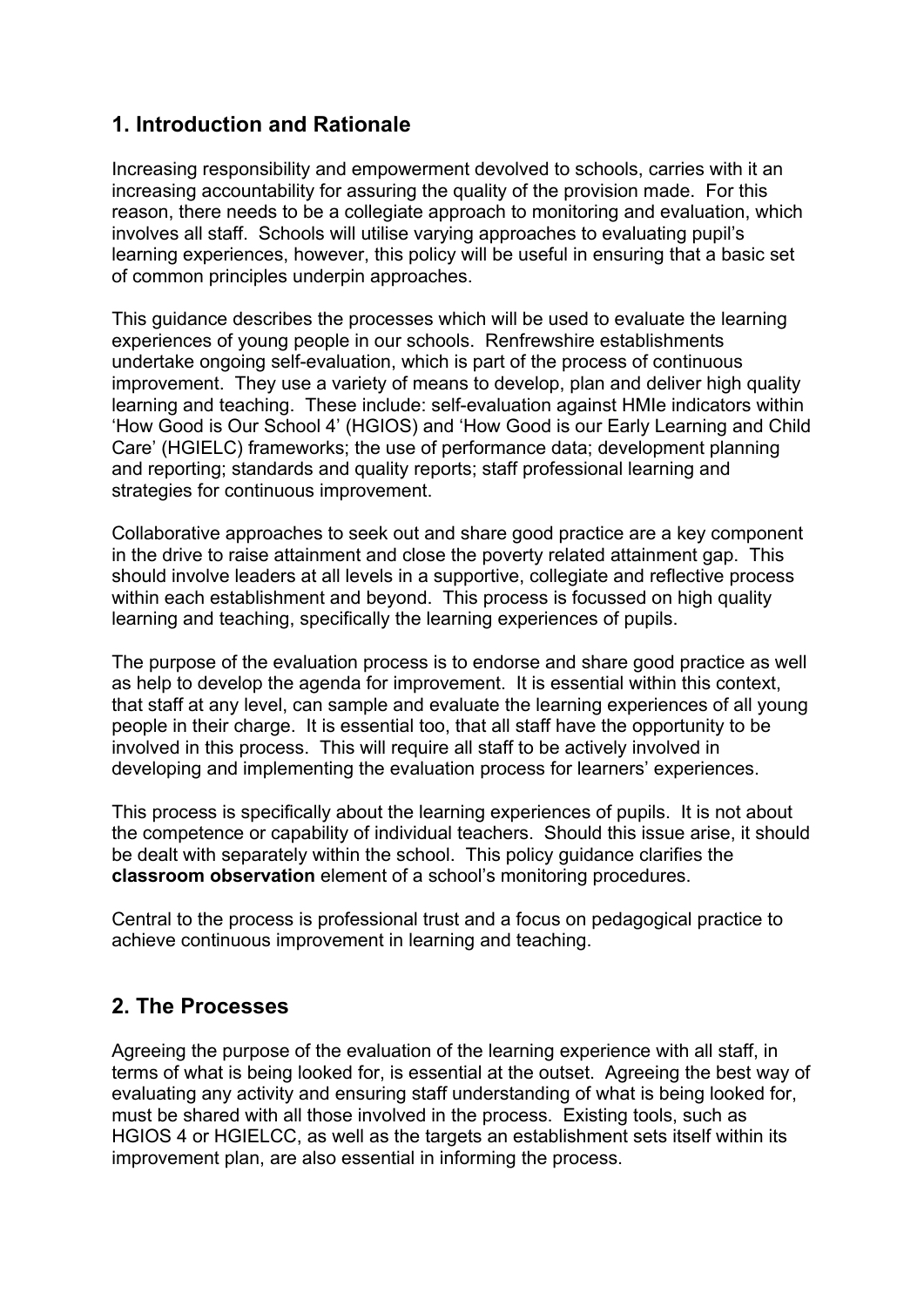Essentially there are key ways in which evaluation of the learning experience can take place: observation; discussion; documentation and using data. For staff to be meaningfully involved in the evaluation, there must be a shared understanding of the ways that these approaches will work. Staff who are clear about what is being looked for, and how any approach will support this, will not only assist in the process but will be able to add value to it themselves.

# **2.1 Evaluating learning in the classroom and beyond**

The evaluation process will be undertaken within current workload agreements.

The process of evaluating the learning experience of young people in classrooms and other contexts will require involvement with identified classes or groups of learners. The focus of the visits will be shared, and the specific approach will be agreed from the outset. Observing what happens in the classroom or playroom is essential to understanding many of the establishment's activities. From provision of resources, to ethos and behaviour as well as support for staff through professional development, will all be improved through classroom and playroom visits. The outcomes of evaluation should lead to endorsement, discussion and dissemination of good practice, support and encouragement for staff, and be a positive experience for all involved. It is essential to evaluate learning that happens elsewhere in the school and beyond when this is a structured learning experience for pupils e.g. outdoor learning, field trips, vertical learning experiences etc.

The process should be welcomed and agreed by all staff as a way of sharing good practice in pupils' learning experiences with others in a collegiate atmosphere. The process may involve learning walks, planned observations with the management team, learning trios, peer observations etc, some of which may involve pupils. The duration of these activities will vary. Planned observations may not involve the observer staying with the pupils for a full lesson.

Basic principles of the process will ensure that:

- Staff will be a part of the evaluation it is done 'with' and not 'to' the member of staff
- The purpose and arrangements for the exercise are shared and agreed including with pupils where appropriate
- Involvement in the learning experience being evaluated is planned and as much part of normal practice as possible
- Pupils can be made aware of the purpose of the evaluation
- Dialogue can be undertaken during the evaluation to help gain insight into the learning experience being observed
- When formats for recording evaluation are required, these should be known, agreed and shared before any visits or involvement – see suggested format in Appendix 1
- The nature and use of the record of the evaluation will be known by all involved e.g. to disseminate good practice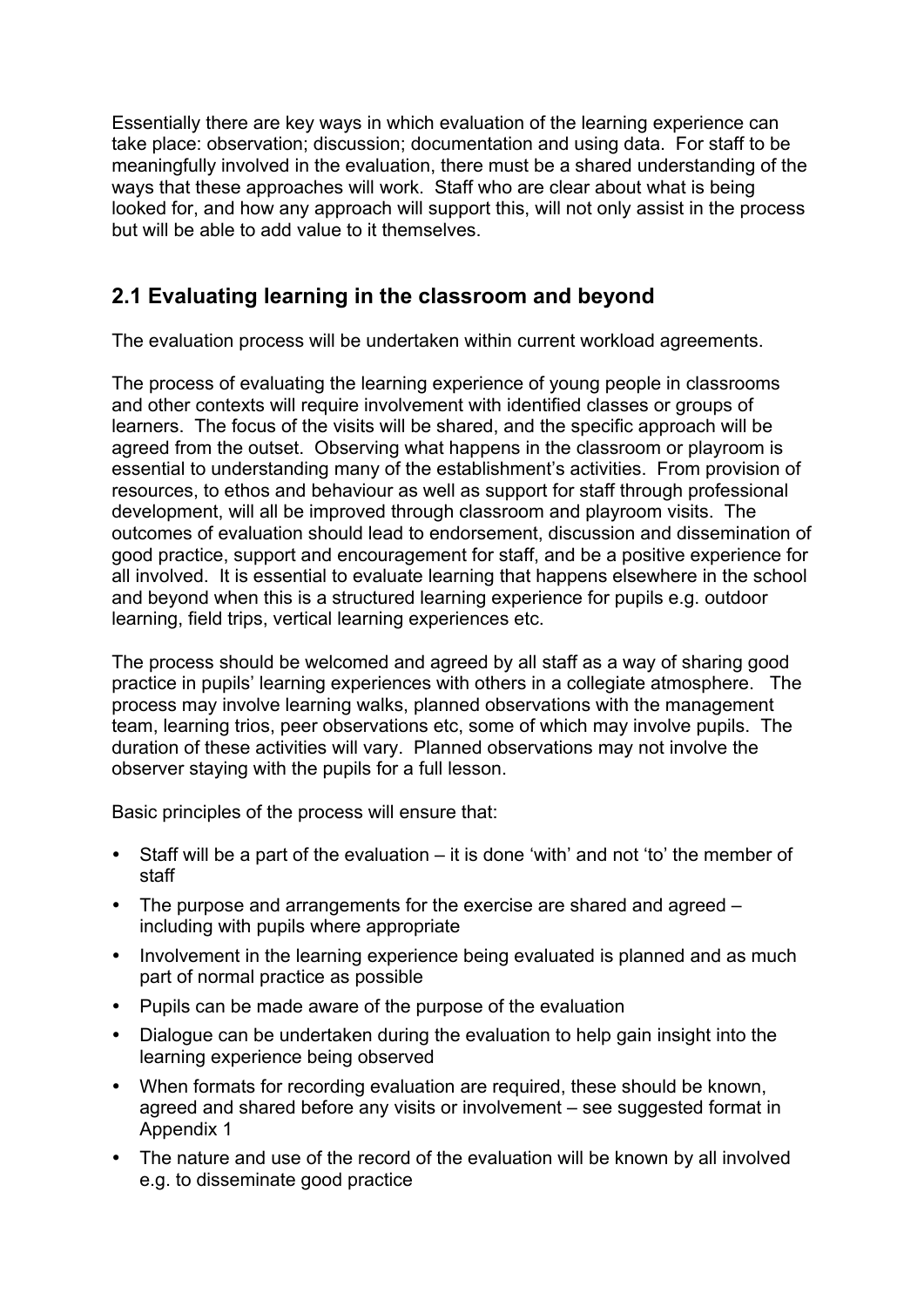- When reviewing whole school practice, records should not identify individual staff. The outcome of evaluating the learning experience should be used to inform overall establishment evaluation
- Learning visits should, wherever possible, not interfere with the usual pattern of learning and teaching - except where the additional person visiting, adds to the support for the lesson.
- The visit is not a 'crit' lesson and is focussed on the learning experience of the children or young people.

Classroom or playroom involvement, or evaluation of any other structured learning context, should contribute to the overall understanding of learner's experiences within an establishment. This will provide an ongoing insight into the challenges and issues which face all staff in their day-to-day practice.

# **2.2 Professional Dialogue & Documentation**

Key to any successful monitoring and evaluation process is the opportunity for staff to engage in professional dialogue about the business they are engaged in. Time for professional dialogue should be planned with staff to provide a collegiate context for them to have open discussion on issues which affect the school. This is a valuable process which will allow the management of the school to listen to the views of staff which are related to significant issues of learning and teaching and which can be related to improvement planning.

It is useful too, to create opportunities for discussion with staff other than teachers, and with pupils and parents who will also have views to express.

When managers are involved in classroom visits, or reviewing learning out-with the classroom, it is essential that professional dialogue takes place to allow all staff the opportunity to give their views on the evaluation of the learning experience.

Schools may wish to use a variety of previously agreed types of documentation when evaluating pupil's learning experiences – a couple of simple examples are included in the Appendix which accompanies this policy.

All staff should be confident that dialogue & documentation used to support evaluation of the learning experience:

- is part of a whole school approach
- will generate an overall response on issues which can be linked to whole school planning
- can generate support through staff professional development, review of resources or the development of new approaches to existing practice
- when formats for recording evaluation are required, these should be known, agreed and shared before any visits or involvement. These should avoid the use of a 'tick list' approach
- will be useful in endorsing and sharing good practice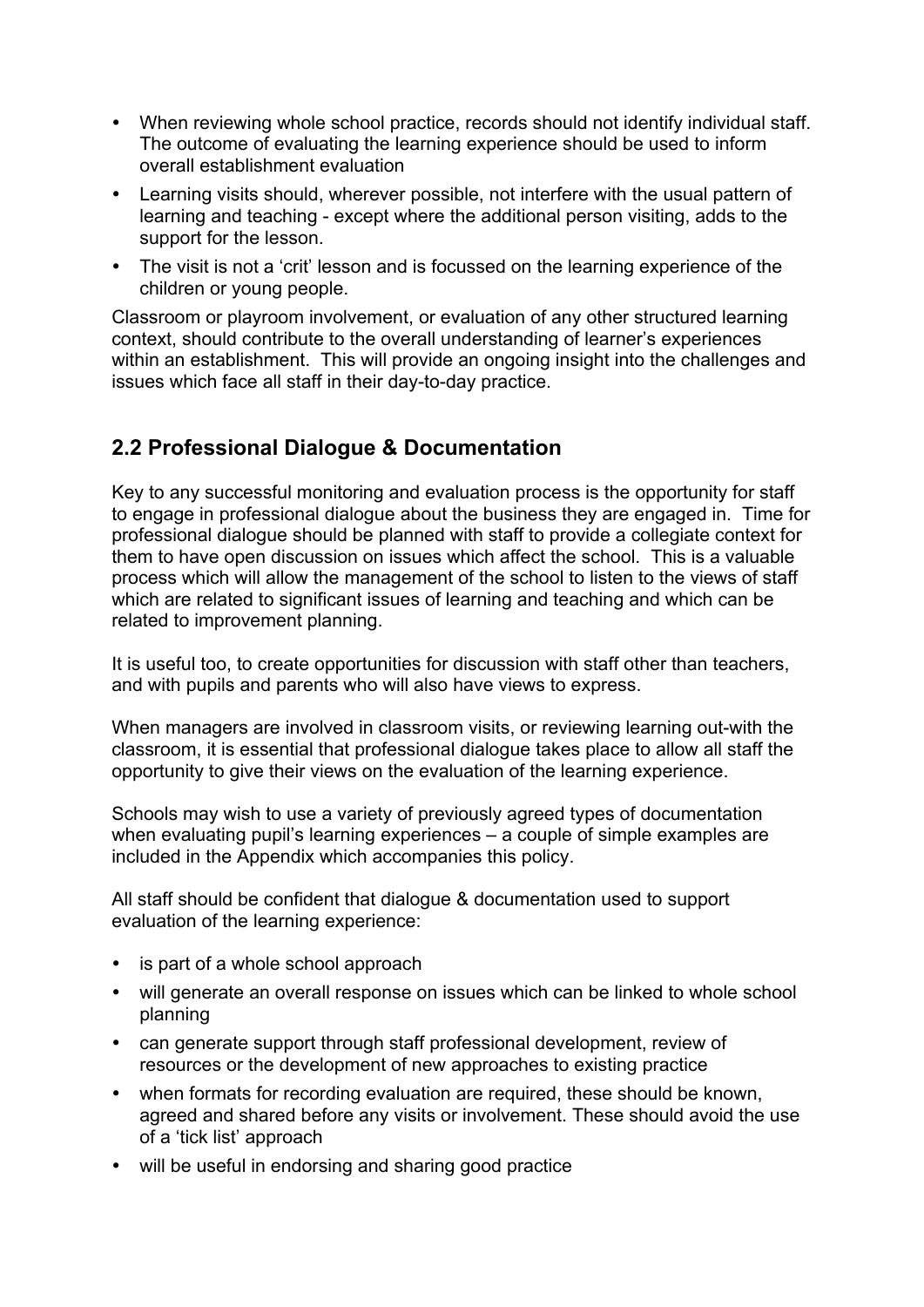• reflect a positive approach to evaluation

Professional dialogue & documentation are a valuable part of the evaluation process which give all staff the opportunity to have their views expressed and noted. This process would be within the programme of planned monitoring and evaluation within the school.

## **3. The Outcomes**

The purpose of evaluating the learning experience is to highlight and disseminate good practice. Schools should be able to demonstrate a positive impact as a result of engaging in this process. Improvement planning is central to this and support for staff through staff training, good practice visits, continued professional learning, additional resources or changes to pedagogy are a few of the possible routes to further development.

The process of evaluating the learning experiences of pupils is worthwhile only if the school itself learns from the activity. All staff need to be involved in planning improvements. Schools may involve all staff by ensuring this is an item on staff meeting agendas, departmental agendas or a focus for discussion during an Inservice day etc. This is a collaborative process to empower teachers and provide a real sense of professionalism and ownership, as well as taking forward pedagogical practices which might arise from the evaluation, to enhance the learners' experiences.

## **4. Reviewing the monitoring and evaluation process itself**

As with any development, this evaluation process requires to be reviewed to ensure that it still meets the needs as intended. As schools continue to develop their approaches to sharing good practice and as staff develop further in confidence with the evaluation of learning, so the process will continue to improve. The range of good practice within Renfrewshire schools and establishments will support this process which simply describes the approaches that have to be taken to ensure full involvement of all staff, clear procedures and a shared understanding of the purpose of the process.

Through the local authority Quality Improvement Framework, education managers will discuss with school leadership teams how pupil's learning experiences are being evaluated and how this information is used by schools to secure improvement. In this way, the local authority will ensure that this policy is being followed by all schools and that activities which evaluate learner's experiences lead to improvements in service.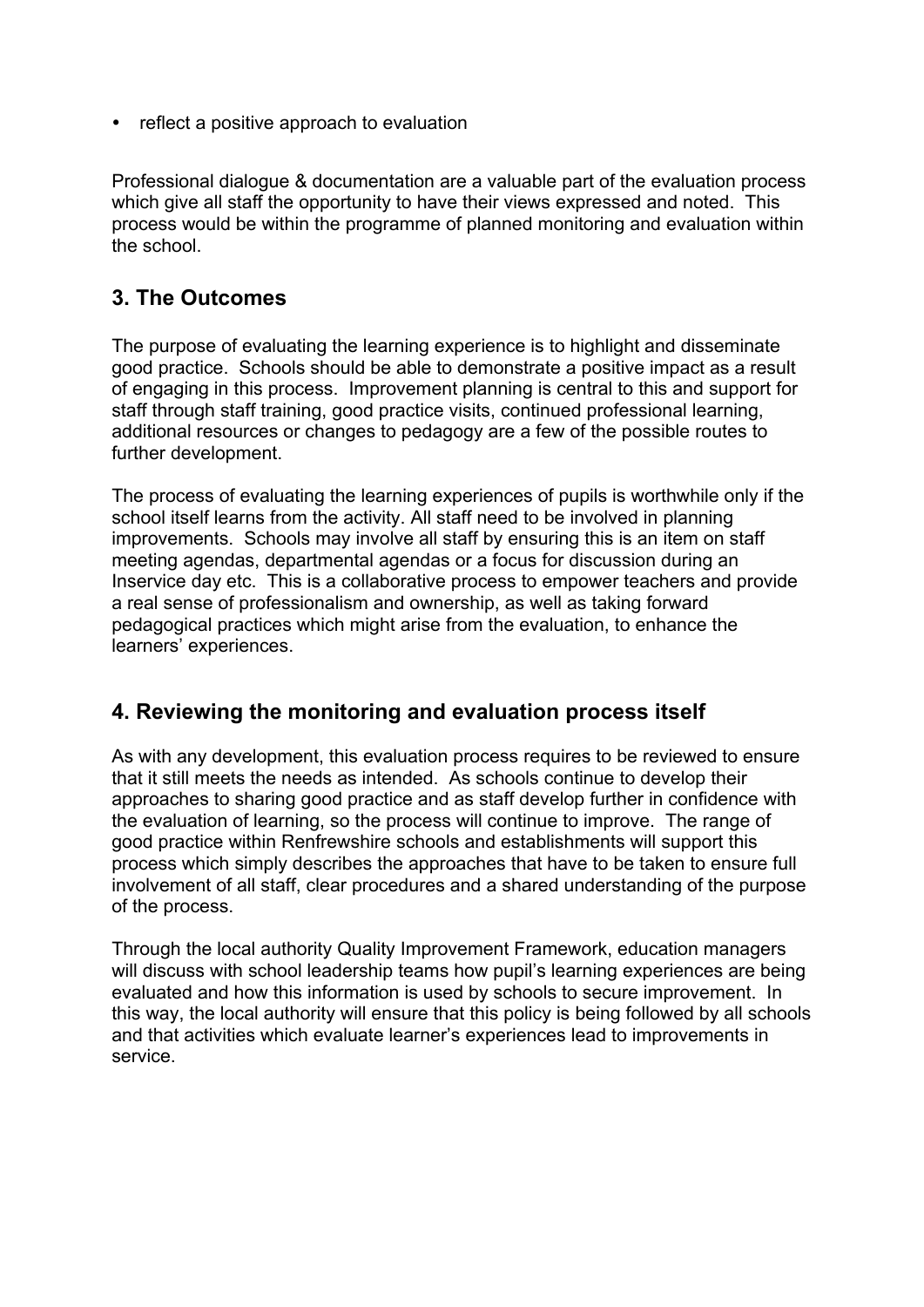Sharing Good Practice through the Evaluation of Learning Experiences **Example 2** Appendix 2

## **Evaluation of the Learning Experience: Discussion Notes**

**Date:** 

**Subject:** 

**Level (BGE/Senior Phase):** 

**Part of lesson observed (circle which apply): start / middle / end / all** 

**Agreed Focus:** 

**Observed good practice - discussion notes:** 

**How this practice will be taken forward and shared with colleagues:**